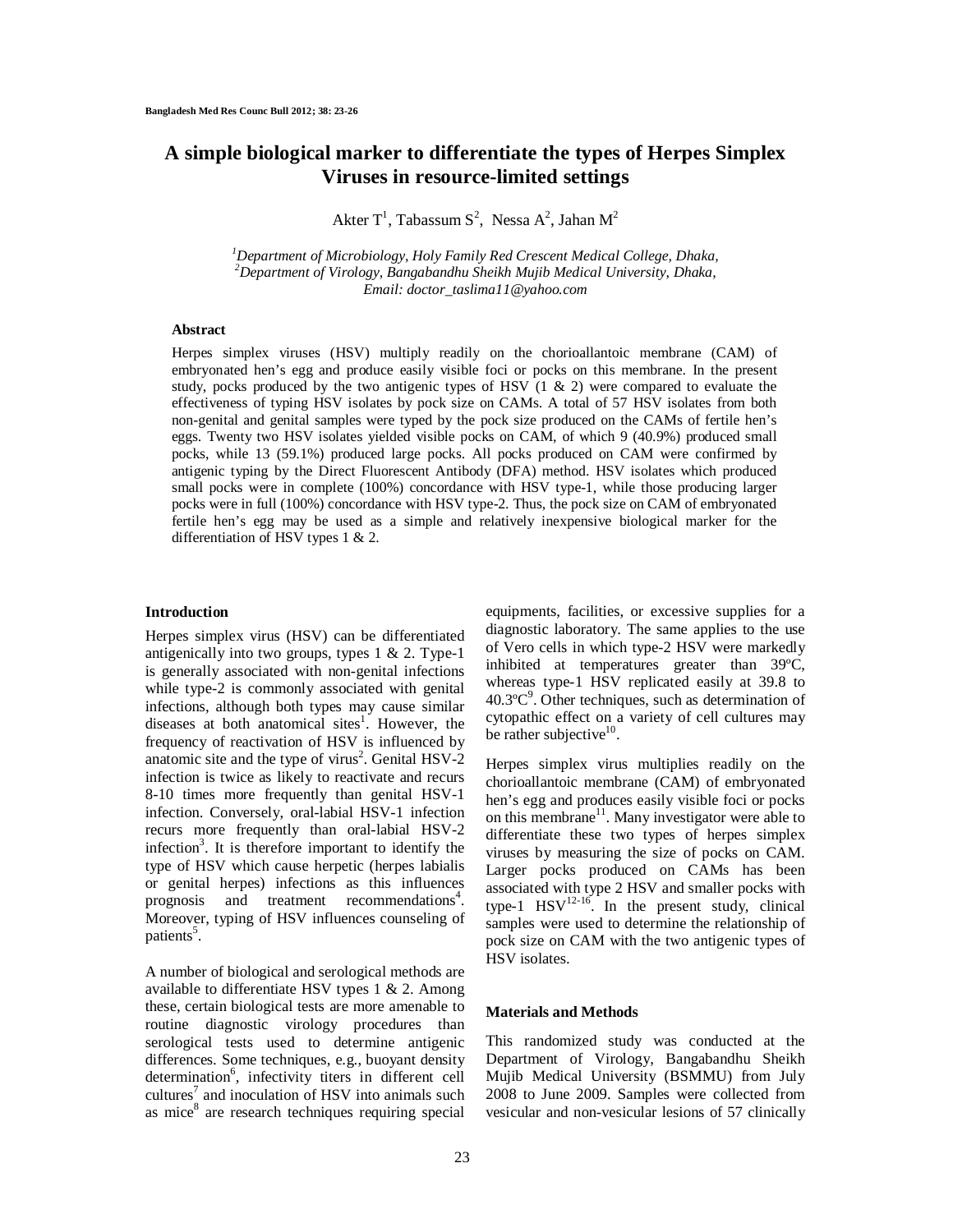diagnosed herpetic lesions (genital and non-genital) by polyester-tipped applicators. After collection, the swabs were immediately immersed in 1 ml of Eagle's minimal essential medium containing 400 U/ml of Penicillin, 100 µg/ml of Gentamycin, 10 µg/ml of Amphoterecin-B and 2% fetal bovine serum. The specimens were frozen at  $-70^{\circ}$ C temperatures within 30 minutes of collection.

For egg inoculation, 0.1 ml of specimen was inoculated on the CAM of 10-12 days old embryonated hen's egg using the false air sac technique<sup>17</sup>. Each sample was inoculated into  $3$ eggs. Known type-1 and type-2 strains were included as control. After incubation in the egg incubator (Mashalles, Type G-180, Spain) at 37ºC for 3 and 5 days, the CAMs were harvested. The harvested membranes were placed in a Petridish containing normal saline to detect the characteristic lesions or pocks. The size of the pocks was estimated with an ocular micrometer mounted on a light microscope. Pock size was divided at  $3<sup>rd</sup>$  day of inoculation into two groups based on the following criteria:<sup>12</sup>

*Small pocks:* Commonly produced by HSV-1, having an average diameter less than 0.5 mm. *Large pocks:* Commonly produced by HSV-2, with average diameter greater than 0.5 mm.

On the  $5<sup>th</sup>$  day, pock size which becomes larger as compared to  $3<sup>rd</sup>$  day were designated as HSV-2, but those that remained typically small were dsignated as HSV-1<sup>14</sup>. Measurement of pocks were taken before antigenic typing.

For antigenic typing of HSV, membranes were ground with mortar and pestle in PBS (pH 7.3) and spotted onto a slide for identification and typing of HSV by the direct fluorescent antibody method (DFA) (Pathfinder HSV type-I & type-2, Biorad, India, Cat no-25215). A positive immunofluorescence result was indicated by the presence of one or more intact cells exhibiting typical appearance of apple green fluorescence. Typing was determined by the appearance of a specific fluorescent reaction with one of the monoclonal antibodies. HSV-1 infected cells showed cytoplasmic staining, while HSV-2 infected cell showed both cytoplasmic and nuclear staining.

## **Results**

Out of the total 57 samples tested, 22 isolates produced visible pocks on the CAMs, of which 14 (63.6%) isolates were obtained from genital sites and 8(36.4%) were obtained from non-genital sites.

Of the 14 samples from genital sites, 13(92.9%) produced large pocks on the CAM at  $3<sup>rd</sup>$  day with an average diameter of 0.5 - 0.9 mm (Fig-1) and become larger (2-3 mm) at  $5<sup>th</sup>$  day (Fig-2). Only one (7.1%) HSV isolate produced small pocks  $(< 0.5$  mm) at 3<sup>rd</sup> day and its size remained typically small at  $5<sup>th</sup>$  day. All 13 genital isolates which produced large pocks were confirmed as HSV-2 by DFA method while only one genital isolates which produced small pock was confirmed as HSV-1 by the DFA method (Table-I).



Fig-1: Pock produced by HSV-2 on 3<sup>rd</sup> day.



Fig-2: Pocks produced by HSV-2 at 5<sup>th</sup> day (size has increased).

**Table-I:** Results of typing genital isolates of HSV by size of pocks and DFA method

| Sex | No. of   | Site of lesion | Size of  | Type of   |
|-----|----------|----------------|----------|-----------|
|     | isolates |                | pocks on | HSV (by   |
|     | $(n=14)$ |                | CAM      | DFA test) |
| М   | 3        | Inside urethra | Large    | Type-2    |
| М   |          | Shaft of penis | 3 Large  | Type-2    |
|     |          |                | 1 small  | Type-1    |
| М   | 3        | Glans penis    | Large    | Type-2    |
| F   |          | Vagina         | Large    | Type-2    |
| F   |          | Vulva          | Large    | Type-2    |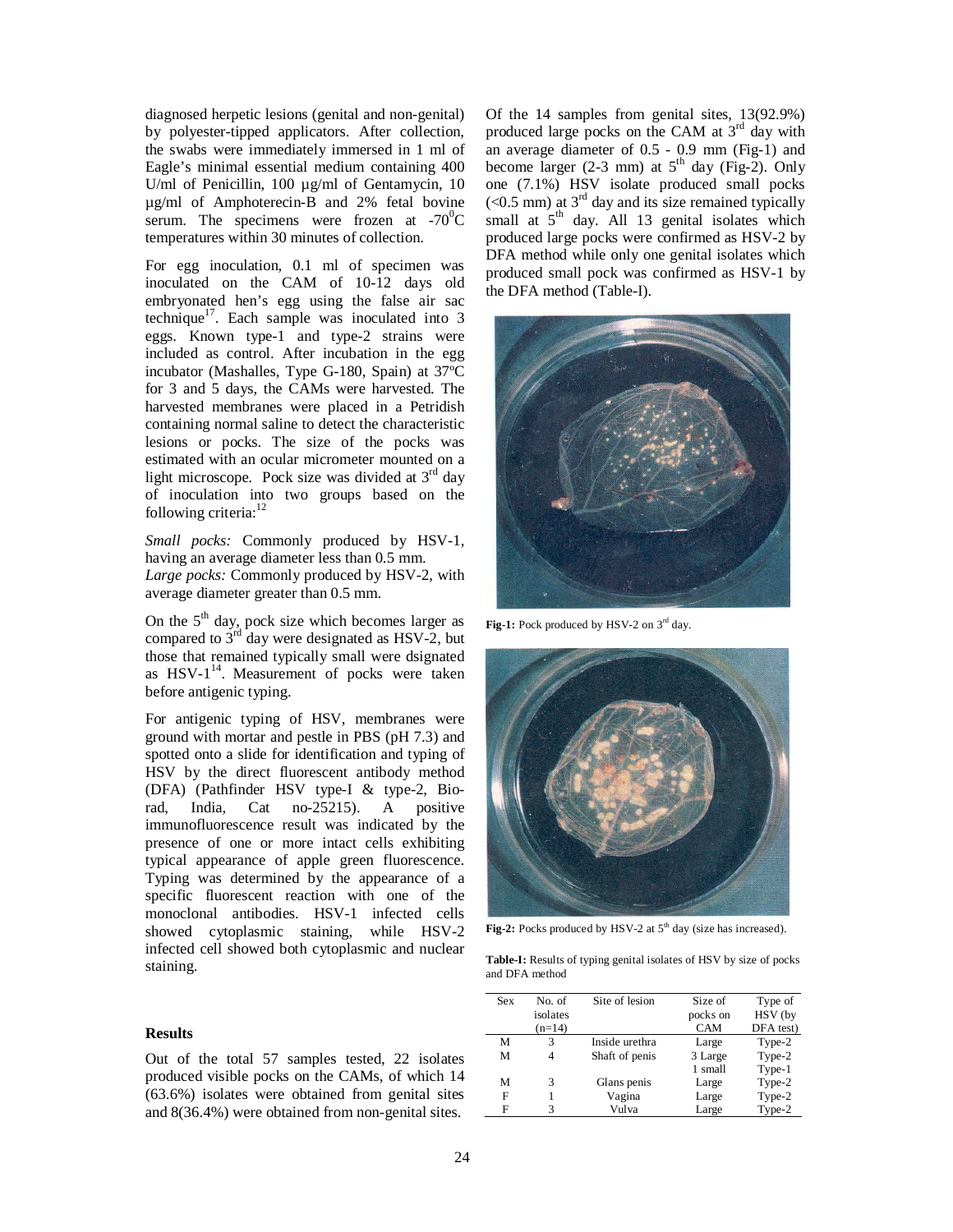Out of the 8 isolates obtained from extra-genital sites, all produced small pocks at  $3<sup>rd</sup>$  day with an average diameter of 0.2-0.5 mm (Fig-3) and showed no change in size of lesion at  $5<sup>th</sup>$  day (Fig-4). On typing of non-genital isolates in relation to pock size, all were confirmed as HSV-1 by the DFA method (Table-II).

Thus, a total of 9 (40.9%) samples were identified as HSV type-1 and  $13$  (59.1%) as HSV type-2 according to size of pocks on the CAM of embryonated hen's egg.



Fig-3: Pock produced by HSV-1 on 3<sup>rd</sup> day.



Fig-4: Pocks produced by HSV-1 at 5<sup>th</sup> day (size remained same).

**Table-II:** Results of typing of non-genital isolates of HSV by size of pocks and DFA method.

| <b>Sex</b> | No of<br>isolates<br>$(n=8)$ | Site of lesion          | Size of<br>pocks on<br><b>CAM</b> | Type of<br>HSV (by<br>DFA test) |
|------------|------------------------------|-------------------------|-----------------------------------|---------------------------------|
| F          | 4                            | Herpes labialis         | Small                             | Type-1                          |
| F          | 2                            | Acute gingivostomatitis | Small                             | Type-1                          |
| М          |                              | Herpetic whitlow        | Small                             | $Type-1$                        |
| м          |                              | Herpes labialis         | Small                             | Type-1                          |

## **Discussion**

It is possible to type HSV isolates by their capacity to produce different pock sizes on CAMs. The present study sought to demonstrate the relationship of pock size with the two antigenic types of HSV isolated from clinical samples of both genital and non-genital sites. Our study observed that almost all (92.9%) HSV isolates from genital lesions produced large pocks on the CAM, which were confirmed by the more reliable DFA method as HSV-2. Only one (7.1%) HSV isolate from a genital lesion produced small pocks and was confirmed by DFA test as HSV-1. On the other hand, all non-genital lesions produced small pocks and were confirmed by DFA test as HSV-1. A similar study from USA reported that most of the pocks produced by HSV-2 exceeded 1 mm in diameter at  $3<sup>rd</sup>$  day<sup>12</sup>. This was probably because the work was done with high passage laboratory strains rather than low passage clinical isolates, since repeated passage of HSV isolates tend to diminish the distinctive properties of the two types by means of selection and mutation. Another study from the UK which had adopted HSV isolates by egg passage first reported that the size of pocks produced by HSV-2 were 0.8–1 mm, while HSV-1 were  $0.2$ - $0.5$ mm<sup>18</sup>, which is comparable to our findings. Similarly, other studies to differentiate HSV isolates from clinical samples by pock size observed that pocks produced by HSV-2 isolates were comparatively larger  $(>0.5$  mm) while HSV-1 were smaller  $(<0.5$ mm $)^{15,17}$ .

Furthermore, our study observed that if CAMs are inspected at 5 days rather than at 3 days, larger lesions (2-3 mm in diameter) occurred with HSV-2 isolates, whereas, HSV-1 isolates remained typically small. Similar findings have been reported  $earlier<sup>14</sup>$ . This may be another significant determinant for the differentiation of HSV-1 and HSV-2.

Our study found the method of typing HSV isolates on CAM as very accurate. The technique employed for the study was relatively simple as eggs are readily available and also quite cheap. Moreover, inoculation on CAM is an easy procedure in comparison to other biological methods such as virus culture, and results can be obtained within 3 days. Therefore, in resource poor settings, the pock test on CAM of embryonated hen's egg may be used as a quick, easy, reliable and inexpensive biological marker to ascertain the antigenic types of HSV from clinical samples.